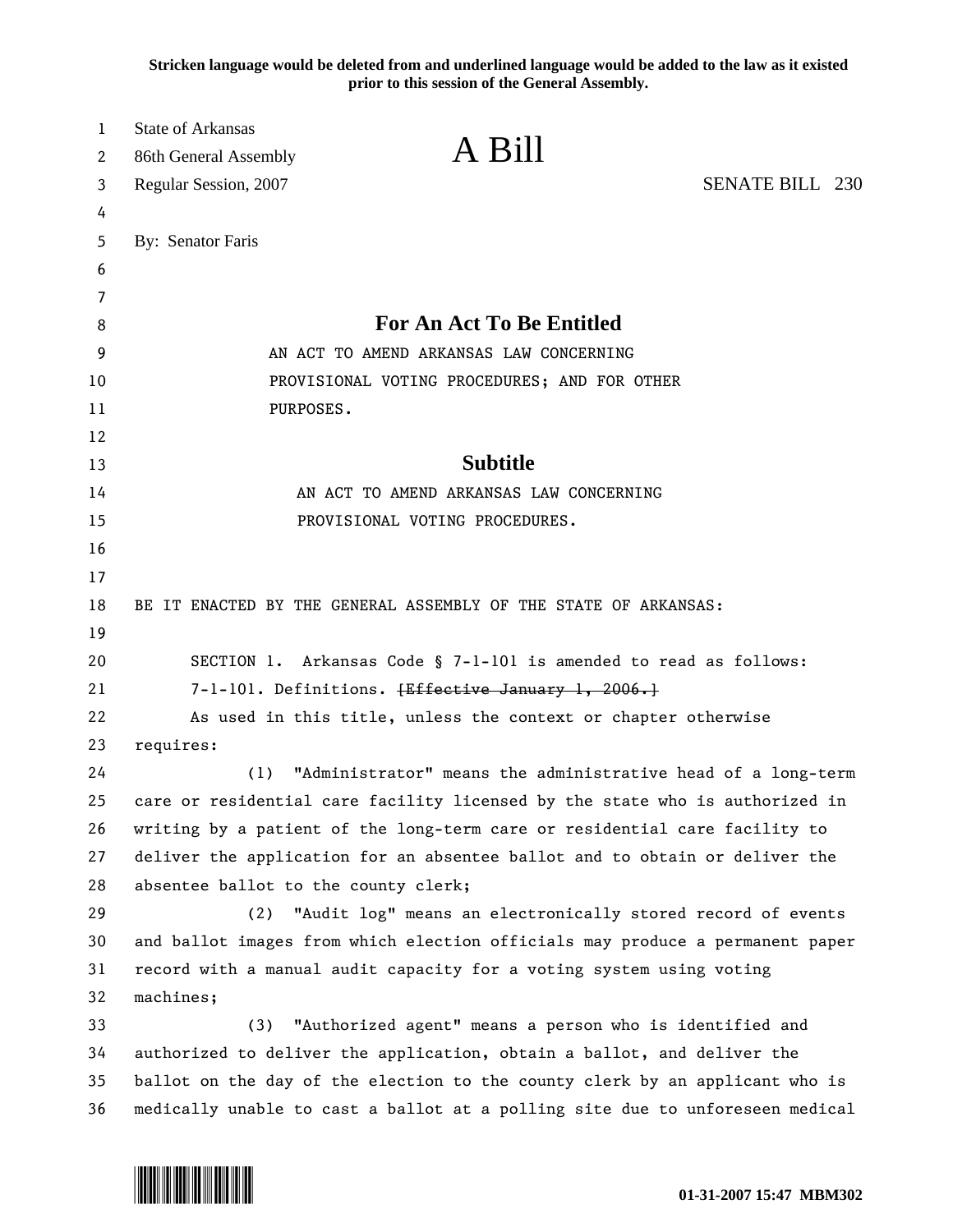1 necessity as set forth in an affidavit from the administrative head of a 2 hospital or long-term or residential care facility;

3 (4) "Canvassing" means examining and counting the returns of 4 votes cast at a public election to determine authenticity;

5 (5) "Constitutional officers of this state" means the offices of 6 the Governor, Lieutenant Governor, Secretary of State, Attorney General, 7 Auditor of State, Treasurer of State, and Commissioner of State Lands;

8 (6) "Counting location" means a location selected by the county 9 board of election commissioners with respect to all elections for the 10 automatic processing or counting, or both, of votes;

11 (7) "Designated bearer" means any person who is identified and 12 authorized by the applicant to obtain from the county clerk or to deliver to 13 the county clerk the applicant's ballot;

14 (8) "Election official" or "election officer" means a person who 15 is a member of the county board of election commissioners or a person who is 16 a poll worker designated by a county board of election commissioners to be an 17 election clerk, election judge, or election sheriff;

18 (9) "Electronic vote tabulating device" means a device used to 19 electronically scan a marked paper ballot for the purposes of tabulation;

20 (10) "Fail-safe voting" means the mechanism established under 21 the National Voter Registration Act of 1993 that allows voters who have moved 22 within the same county to vote at their new precinct without having updated 23 their voter registration records;

24 (11) "First-time voter" means any registered voter who has not 25 previously voted in a federal election in the state;

26 (12) "General or special election" means the regular biennial or 27 annual elections for election of United States, state, district, county, 28 township, and municipal officials and the special elections to fill vacancies 29 therein and special elections to approve any measure. The term as used in 30 this act shall not apply to school elections for officials of school 31 districts;

32 (13) "Majority party" means that political party in the State of 33 Arkansas whose candidates were elected to a majority of the constitutional 34 offices of this state in the last preceding general election;

35 (14) "Marking device" means any approved device for marking a 36 paper ballot with ink or other substances which will enable the votes to be

2 01-31-2007 15:47 MBM302

**SB230**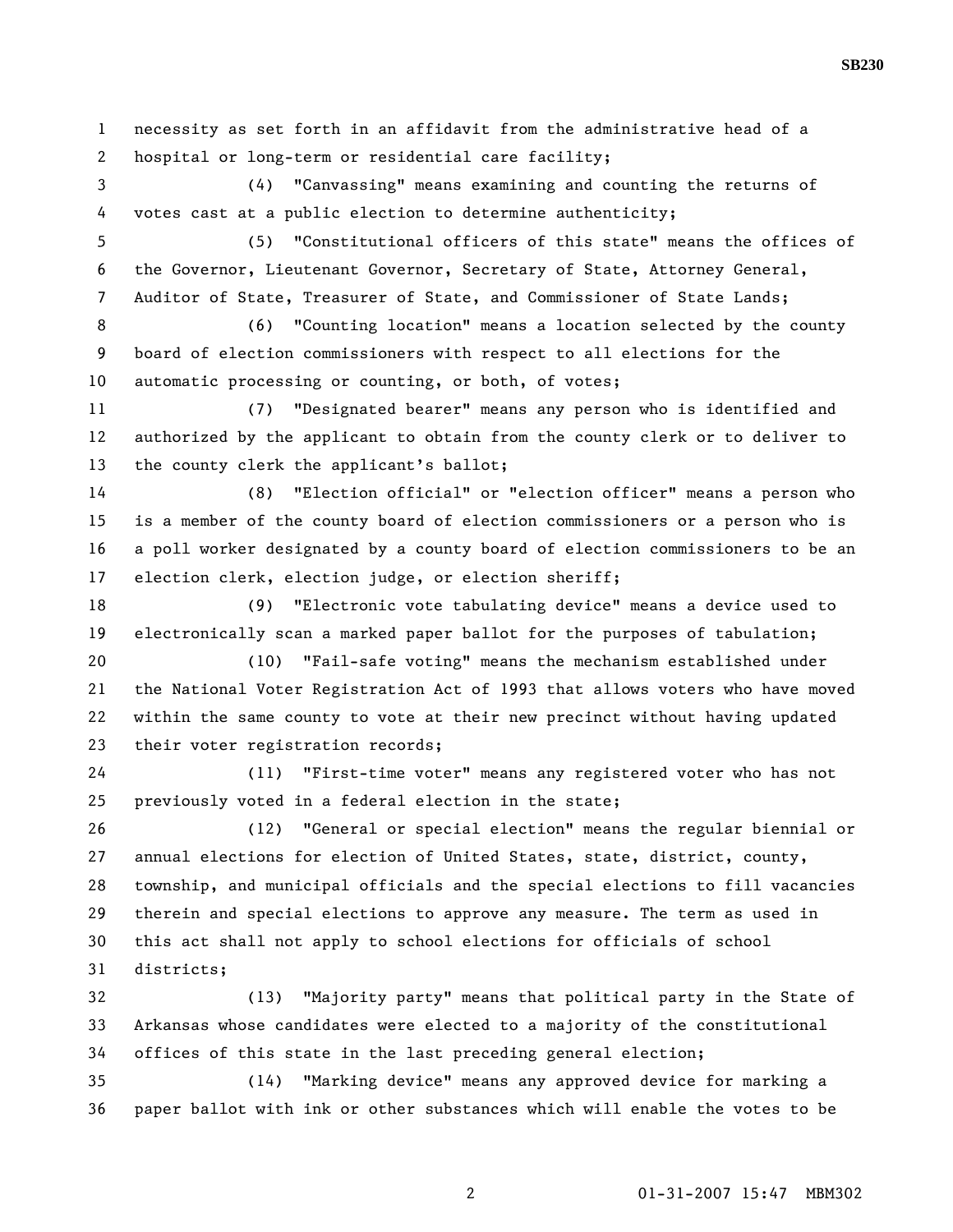1 tabulated by means of an electronic vote tabulating device;

2 (15) "Minority party" means that political party whose 3 candidates were elected to less than a majority of the constitutional offices 4 of this state in the last preceding general election or the political party 5 which polled the second greatest number of votes for the office of Governor 6 in the last preceding general election if all of the elected constitutional 7 officers of this state are from a single political party;

8 (16) "Party certificate" means a written statement or receipt 9 signed by the secretary or chair of the county committee or of the state 10 committee, as the case may be, of the political party evidencing the name and 11 title proposed to be used by the candidate on the ballot, the position the 12 candidate seeks, payment of the fees, and filing of the party pledge, if any, 13 required by the political party;

14 (17)(A) "Political party" means any group of voters which at the 15 last preceding general election polled for its candidate for Governor in the 16 state or nominees for presidential electors at least three percent (3%) of 17 the entire vote cast for the office.

18 (B) No group of electors shall assume a name or 19 designation which is so similar in the opinion of the Secretary of State to 20 that of an existing political party as to confuse or mislead the voters at an 21 election.

22 (C) When any political party fails to obtain three percent 23 (3%) of the total votes cast at an election for the office of Governor or 24 nominees for presidential electors, it shall cease to be a political party;

25 (18) "Polling site" means a location selected by the county 26 board of election commissioners where votes are cast;

27 (19) "Precinct" means the geographical boundary lines dividing a 28 county, municipality, township, or school district for voting purposes;

29 (20) "Primary election" means any election held by a political 30 party in the manner provided by law for the purpose of selecting nominees of 31 the political party for certification as candidates for election at any 32 general or special election in this state;

33 (21) "Provisional ballot" means a ballot:

34 (A) Cast by special procedures to record a vote when there 35 is some question concerning a voter's eligibility; and

36 (B) Counted contingent upon the verification of the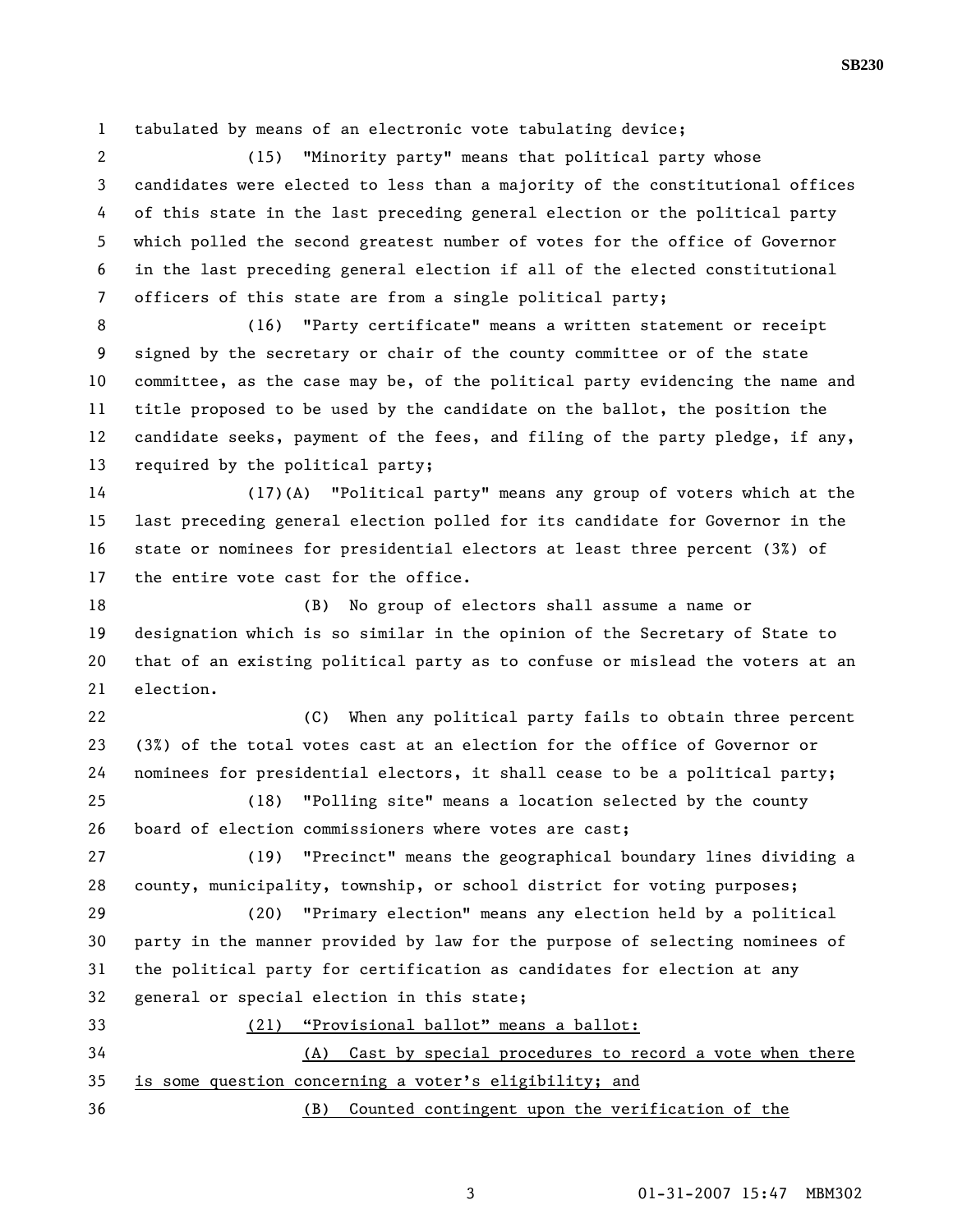1 voter's eligibility;

2 (21)(22) "Qualified elector" means a person who holds the 3 qualifications of an elector and who is registered pursuant to Arkansas 4 Constitution, Amendment 51;

5  $(22)(23)$  "Vacancy in election" means the vacancy in an elective 6 office created by death, resignation, or other good and legal cause, arising 7 prior to election to the office at a general or special election but arising 8 subsequent to the certification of the ballot;

9 (23)(24) "Vacancy in nomination" means the circumstances in 10 which the person who received the majority of votes at the preferential 11 primary election or general primary election cannot accept the nomination due 12 to death or notifies the party that he or she will not accept the nomination 13 due to serious illness, moving out of the area from which the person was 14 elected as the party's nominee, or filing for another office preceding the 15 final date for certification of nominations;

16 (24)(25)(A) "Vacancy in office" means the vacancy in an elective 17 office created by death, resignation, or other good and legal cause arising 18 subsequent to election to the office at a general or special election or 19 arising subsequent to taking office and prior to the expiration of the term 20 of office in those circumstances wherein the vacancy must be filled by a 21 special election rather than by appointment.

22 (B) The phrase "vacancy in office" shall not apply to the 23 election of a person at a general election to fill an unexpired portion of a 24 term of office;

25 (25)(26) "Voting machine" means either: 26 (A) A direct recording electronic voting machine that: 27 (i) Records votes by means of a ballot display 28 provided with mechanical or electro-optical components that may be actuated 29 by the voter; 30 (ii) Processes the data by means of a computer 31 program; 32 (iii) Records voting data and ballot images in 33 internal and external memory components; and 34 (iv) Produces a tabulation of the voting data stored 35 in a removable memory component and in a printed copy; or 36 (B) An electronic device for marking a paper ballot to be

4 01-31-2007 15:47 MBM302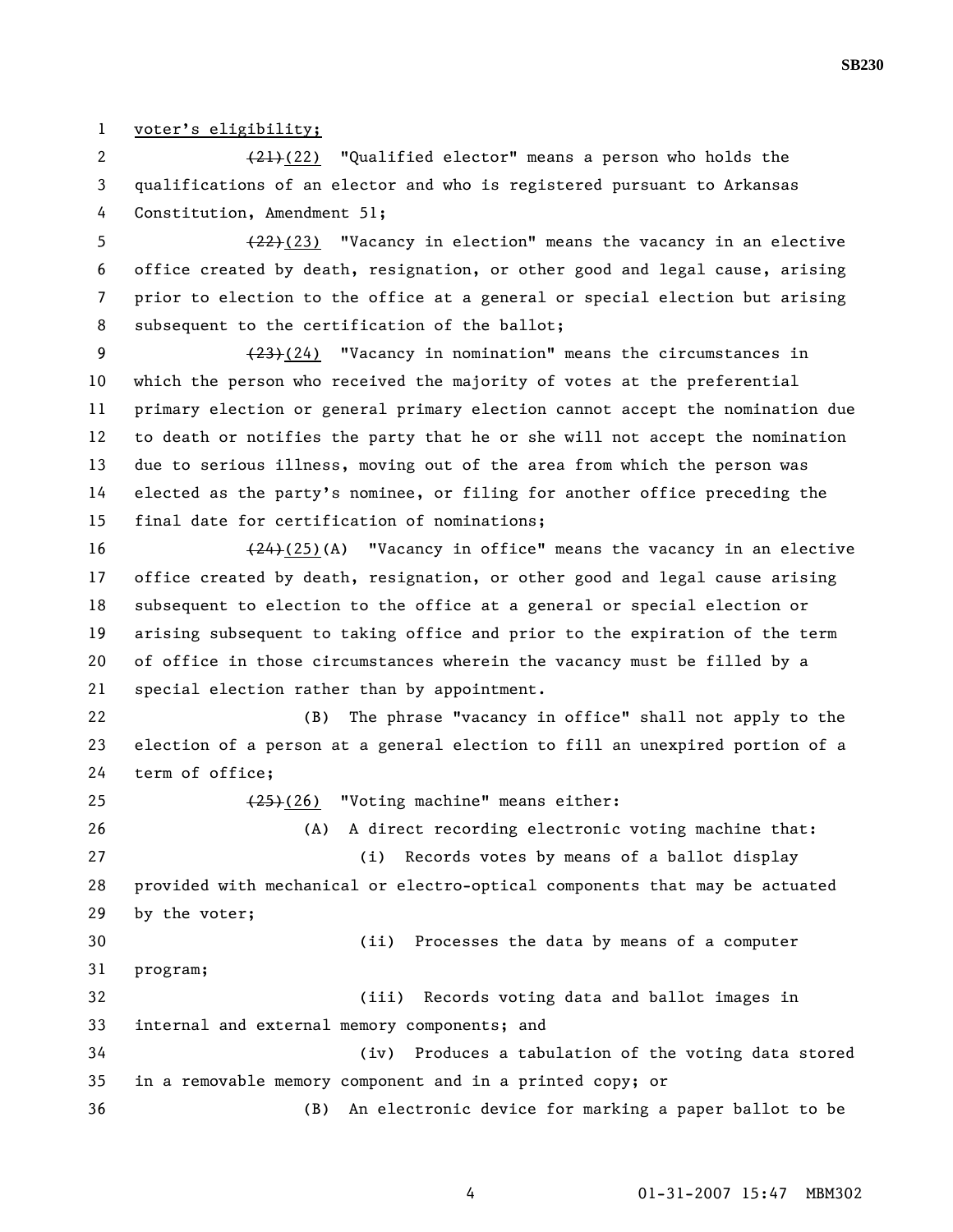**SB230** 

2 (26)(27) "Voter-verified paper audit trail" means a 3 contemporaneous paper record of a ballot printed for the voter to confirm his 4 or her votes before the voter casts his or her ballot that: 5 (A) Allows the voter to verify the voter-verified paper 6 audit trail before the casting of the voter's ballot; 7 (B) Is not retained by the voter; 8 (C) Does not contain individual voter information; 9 (D) Is produced on paper that is sturdy, clean, and 10 resistant to degradation; and 11 (E) Is readable in a manner that makes the voter's ballot 12 choices obvious to the voter without the use of computer or electronic code; 13 and 14 (27)(28) "Voting system" means: 15 (A) The total combination of mechanical, 16 electromechanical, or electronic equipment, including the software, firmware, 17 and documentation required to program, control, and support the equipment 18 that is used: 19 (i) To define ballots; 20 (ii) To cast and count votes; 21 (iii) To report or display election results; and 22 (iv) To maintain and produce any audit trail 23 information; and 24 (B) The practices and documentation used to: 25 (i) Identify system components and versions of 26 components; 27 (ii) Test the system during its development and 28 maintenance; 29 (iii) Maintain records of system errors and defects; 30 (iv) Determine specific system changes to be made to 31 a system after the initial qualification of the system; and 32 (v) Make available any materials to the voter, 33 including, but not limited to, notices, instructions, forms, or paper 34 ballots. 35 36 SECTION 2. Arkansas Code § 7-5-306 is amended to read as follows:

1 electronically scanned;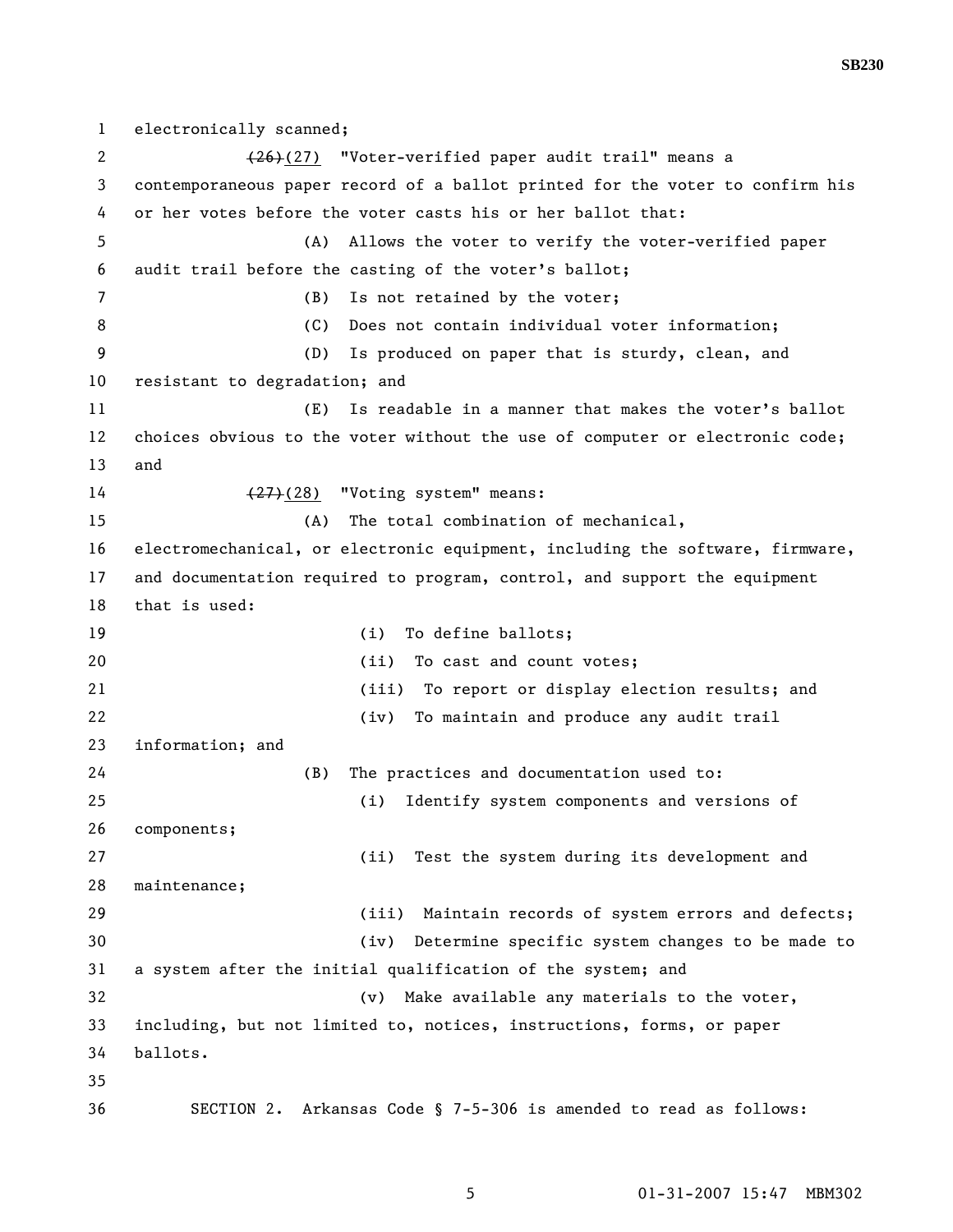1 7-5-306. Procedure when voter's name is not on the precinct voter 2 registration list. 3 (a) If the voter's name is not on the precinct voter registration 4 list, the election official shall permit the voter to vote only under the 5 following conditions: 6 (1) The voter identifies himself or herself by stating his or 7 her name and date of birth and is verified by the county clerk as a 8 registered voter within the county and, if the county is divided into more 9 than one (1) congressional district, within the same congressional district; 10 (2) The voter gives and affirms his or her current residence and 11 the election official verifies with the county clerk that the voter's 12 residence is within the precinct; 13 (3) The voter completes an updated voter registration 14 application form; and 15 (4) The voter signs the precinct voter registration list. 16 (b) If the voter is not listed on the precinct voter registration list 17 and the election official is unable to verify the voter's registration with 18 the county clerk and the voter contends that he or she is a registered voter 19 in the precinct in which he or she desires to vote and that he or she is 20 eligible to vote, then the voter shall be permitted to cast a provisional 21 ballot as follows: 22 (1) An election official at the polling place shall notify the 23 individual that the individual may cast a provisional ballot in that 24 election; 25 (2) The individual shall be permitted to cast a provisional 26 ballot at that polling place upon the execution of a written affirmation by 27 the individual before an election official at the polling place stating that 28 the individual is: 29  $(A)$  A registered voter in the precinct in which the 30 individual desires to vote; and 31 (B) Eligible to vote in that election; 32 (3) The provisional ballot shall be counted only upon 33 verification of the voter's registration status in the precinct by the county 34 board of election commissioners before certification of the election; and 35  $(4)(A)$  Whenever a person casts a provisional ballot, the 36 election official shall provide the voter written information that states

**SB230**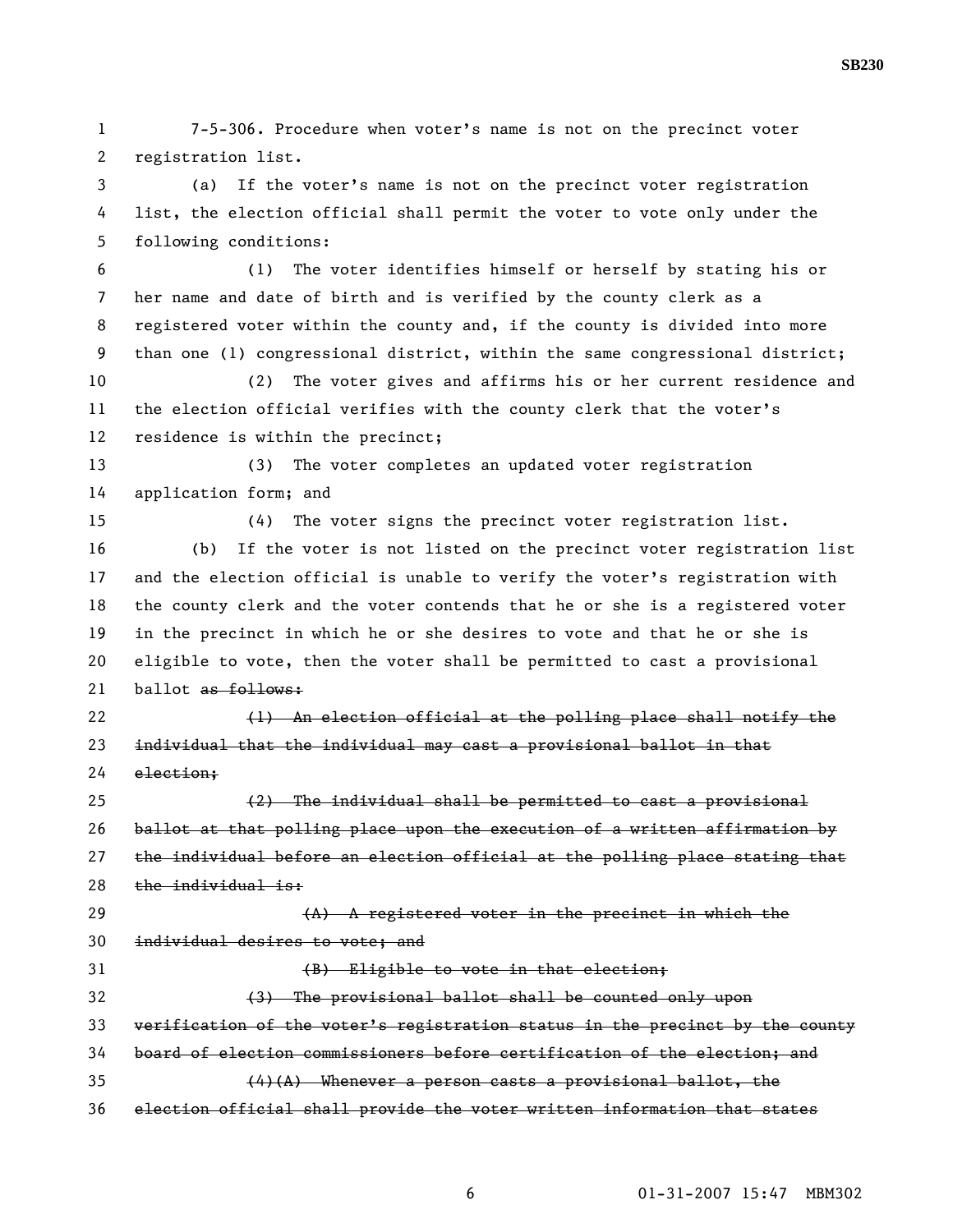**SB230** 

1 that the individual who casts a provisional ballot will be able to ascertain 2 whether the vote was counted, and if not, the reason the vote was not 3 counted, by accessing a toll-free telephone number, Internet website, or 4 other free access system established by the Secretary of State for that 5 purpose. 6 (B) Access to information about an individual provisional 7 ballot shall be restricted to the individual who cast the ballot. 8 (c) The election official shall make a list of all voters who cast 9 provisional ballots. 10 11 SECTION 3. Arkansas Code § 7-5-307 is repealed. 12 7-5-307. Election official's initials. 13 Before giving the voter a ballot, an election official shall: 14 (1) Initial the back of the ballot: 15 (2) Remove the ballot stub; and 16 (3) Place the stub into the stub box provided. 17 18 SECTION 4. Arkansas Code § 7-5-308 is amended to read as follows: 19 7-5-308. Ballots to remain in polling place Provisional ballot 20 procedure. 21 No person shall be permitted to carry a ballot outside of the polling 22  $p$ lace (a) When the voter is required by law to cast a provisional ballot, 23 the ballot shall be cast pursuant to the following procedures: 24 (1) An election official at the polling place shall notify the 25 individual that the individual may cast a provisional ballot in that 26 election; 27 (2) The voter shall execute a written eligibility affirmation in 28 the presence of the election official stating that he or she is a registered 29 voter in the precinct in which he or she desires to vote and is eligible to 30 vote; 31 (3) The election official shall initial the back of the ballot, 32 remove the ballot stub from the provisional ballot, and place the stub in the 33 stub box provided; 34 (4) The voter shall mark his or her provisional ballot; 35 (5) The voter shall place the voted provisional ballot in a 36 ballot secrecy envelope marked "provisional ballot" and seal the envelope;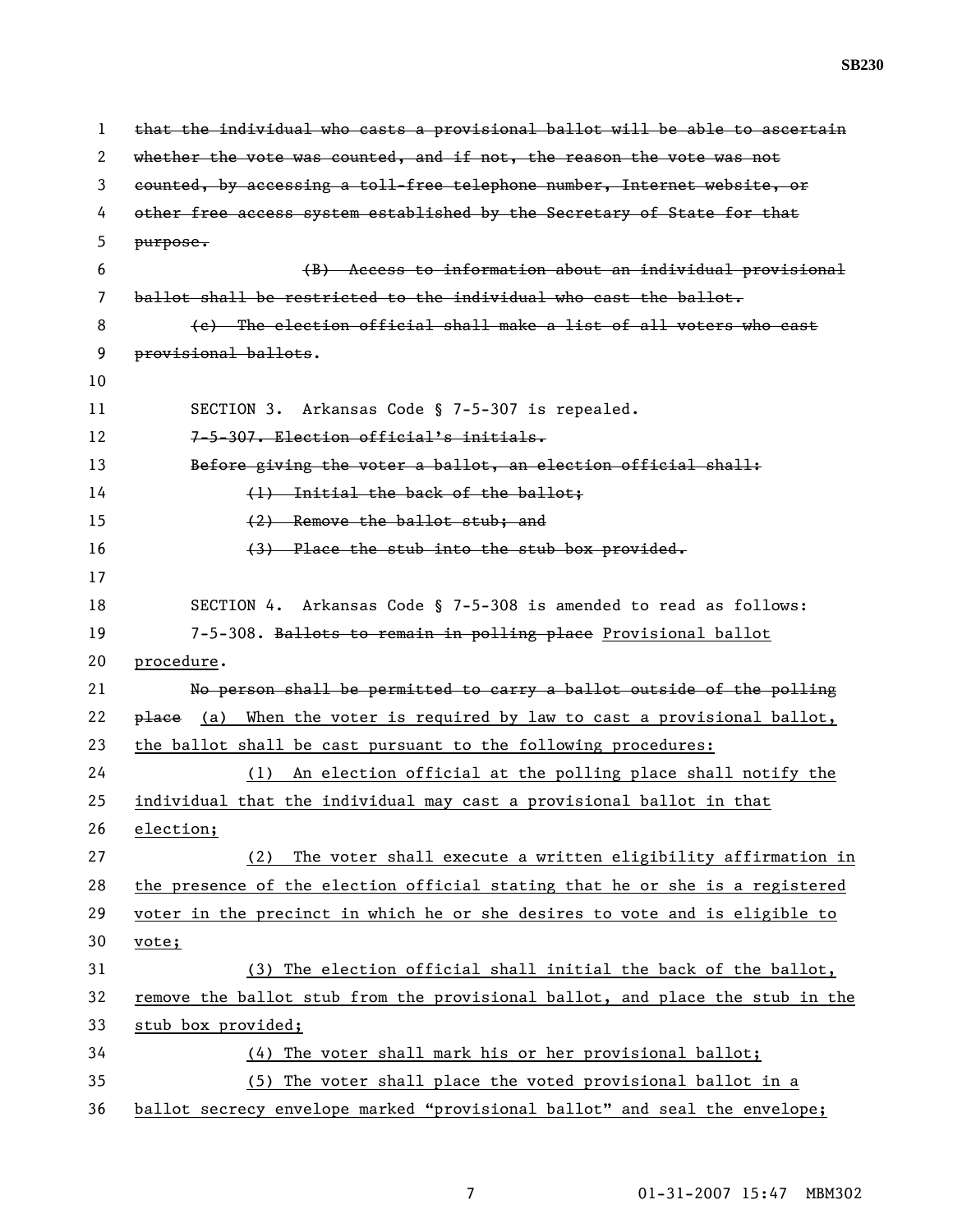| $\mathbf{1}$ | (6) The voter shall place the sealed provisional ballot envelope              |
|--------------|-------------------------------------------------------------------------------|
| 2            | containing the voted provisional ballot in a voter envelope, seal the         |
| 3            | envelope, and give it to the election official;                               |
| 4            | (7) The election official shall provide the voter written                     |
| 5            | information instructing him or her on how to determine whether his or her     |
| 6            | provisional ballot was counted, and if not, the reason the ballot was not     |
| 7            | counted; and                                                                  |
| 8            | (8) The election officials shall make a list of the names and                 |
| 9            | addresses of all persons voting a provisional ballot.                         |
| 10           | Election officials shall preserve, secure, and separate all<br>(b)            |
| 11           | provisional ballots from the remaining ballots so that the right of any       |
| 12           | person to vote may be determined later by the county board of election        |
| 13           | commissioners or the court in which an election contest may be filed.         |
| 14           | $(c)(1)$ Whenever a person casts a provisional ballot, the election           |
| 15           | official shall provide the voter written information that states that the     |
| 16           | individual who casts a provisional ballot will be able to ascertain whether   |
| 17           | the vote was counted, and if not, the reason the vote was not counted, by     |
| 18           | accessing a toll-free telephone number, Internet website, or other free       |
| 19           | access system established by the Secretary of State for that purpose.         |
| 20           | (2) Access to information about an individual provisional ballot              |
| 21           | shall be restricted to the individual who cast the ballot.                    |
| 22           | (d) Prior to certification of the results of the election, the county         |
| 23           | board shall determine whether the provisional ballots are valid.              |
| 24           | (e) If, upon examination of any provisional ballots, the county board         |
| 25           | suspects that a violation of the election laws has occurred, the county board |
| 26           | may refer the matter to the prosecuting attorney.                             |
| 27           |                                                                               |
| 28           | SECTION 5. Arkansas Code § 7-5-309 is amended to read as follows:             |
| 29           | 7-5-309. Voting procedure.                                                    |
| 30           | $(a)(1)$ At general, primary, special, and school elections in counties       |
| 31           | which use paper ballots, the county board of election commissioners shall     |
| 32           | provide in each polling site at least one (1) voting booth for each fifty     |
| 33           | (50) registered electors voting in the last-preceding comparable election.    |
| 34           | Each voting booth shall be situated so as to permit voters<br>(2)             |
| 35           | to prepare their ballots screened from observation and shall be furnished     |
| 36           | with any supplies and conveniences as will enable the voter to prepare his or |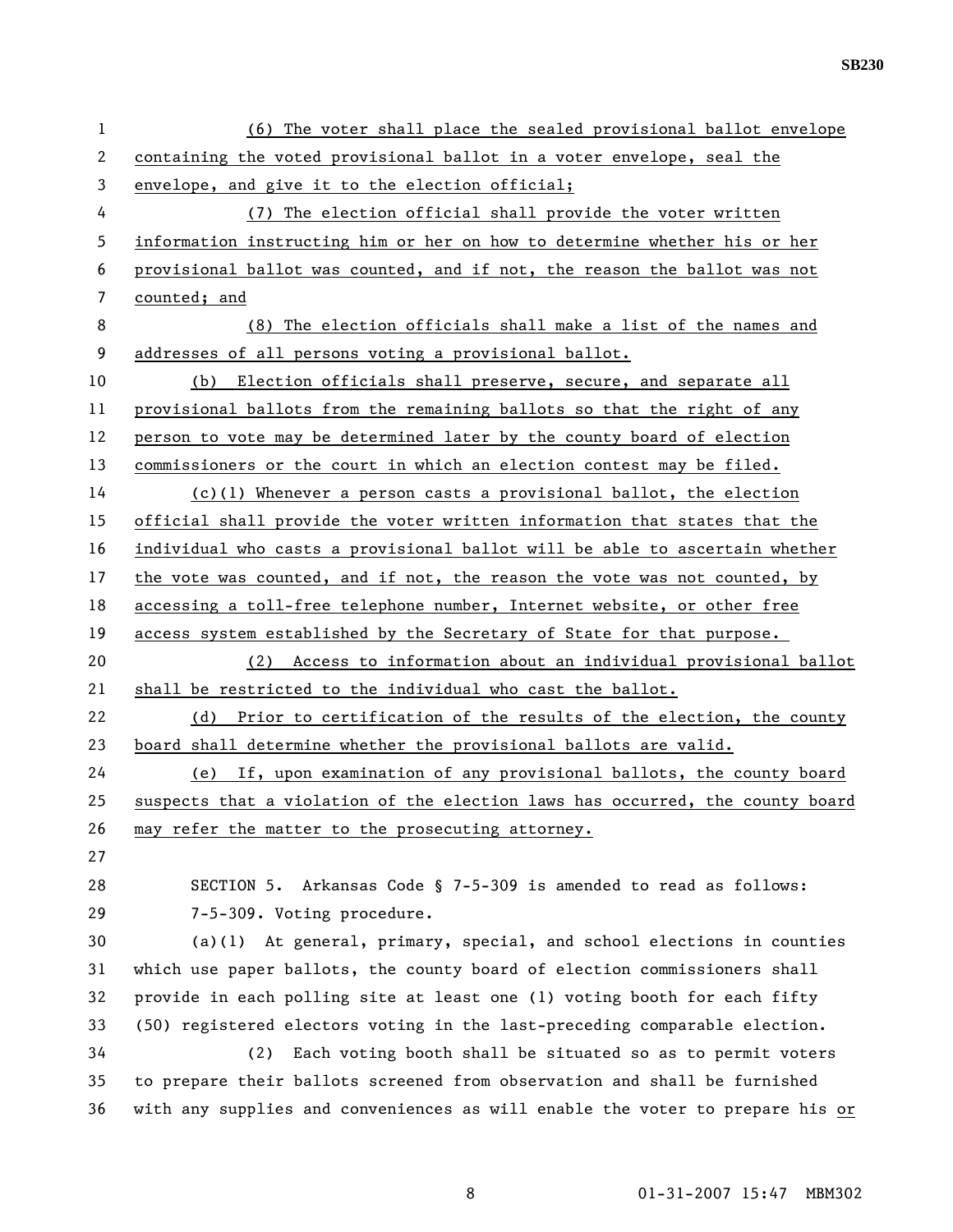1 her ballot. 2 (3) The voting booths shall be situated in the polling site in 3 plain view of the election officials. 4 (4) No person other than the election officials and those 5 admitted for the purpose of voting shall be permitted within the immediate 6 voting area, which shall be considered as within six feet  $(6')$  of the voting 7 booths, except by authority of the election officials and then only when 8 necessary to keep order and enforce the law. 9 (b) Before giving the voter a ballot, an election official shall: 10 (1) Initial the back of the ballot; 11 (2) Remove the ballot stub; and 12 (3) Place the stub into the stub box provided. 13  $(b)-(c)(1)(A)$  Upon receiving his or her ballot, the voter shall proceed 14 to mark it by placing an appropriate mark. 15 (B) No voter shall be allowed more than five (5) minutes 16 to mark his ballot. 17 (2) The voter shall then personally deposit the ballot in the 18 ballot box provided. 19  $\left(\frac{e}{d}\right)(1)$  The voter shall not be required to sign, initial, or in any 20 way identify himself or herself with the ballot, the ballot stub, or the list 21 of voters other than in the manner set forth in this section. 22 (2) However, an election official may inspect the back of the 23 ballot before the voter deposits it to see if it has been initialed by an 24 election official. 25 (e) No person shall be permitted to carry a ballot outside of the 26 polling place. 27  $(d)$  (d) After having voted or having declined to do so, the voter shall 28 immediately depart from the polling site. 29 30 SECTION 6. Arkansas Code § 7-5-312 is amended to read as follows: 31 7-5-312. Challenge of voter's ballot by poll watchers, candidates, or 32 designees. 33 (a) Poll watchers shall include any: 34 (1) Candidate in person; 35 (2) Authorized representative of a candidate; 36 (3) Authorized representative of a group seeking the passage or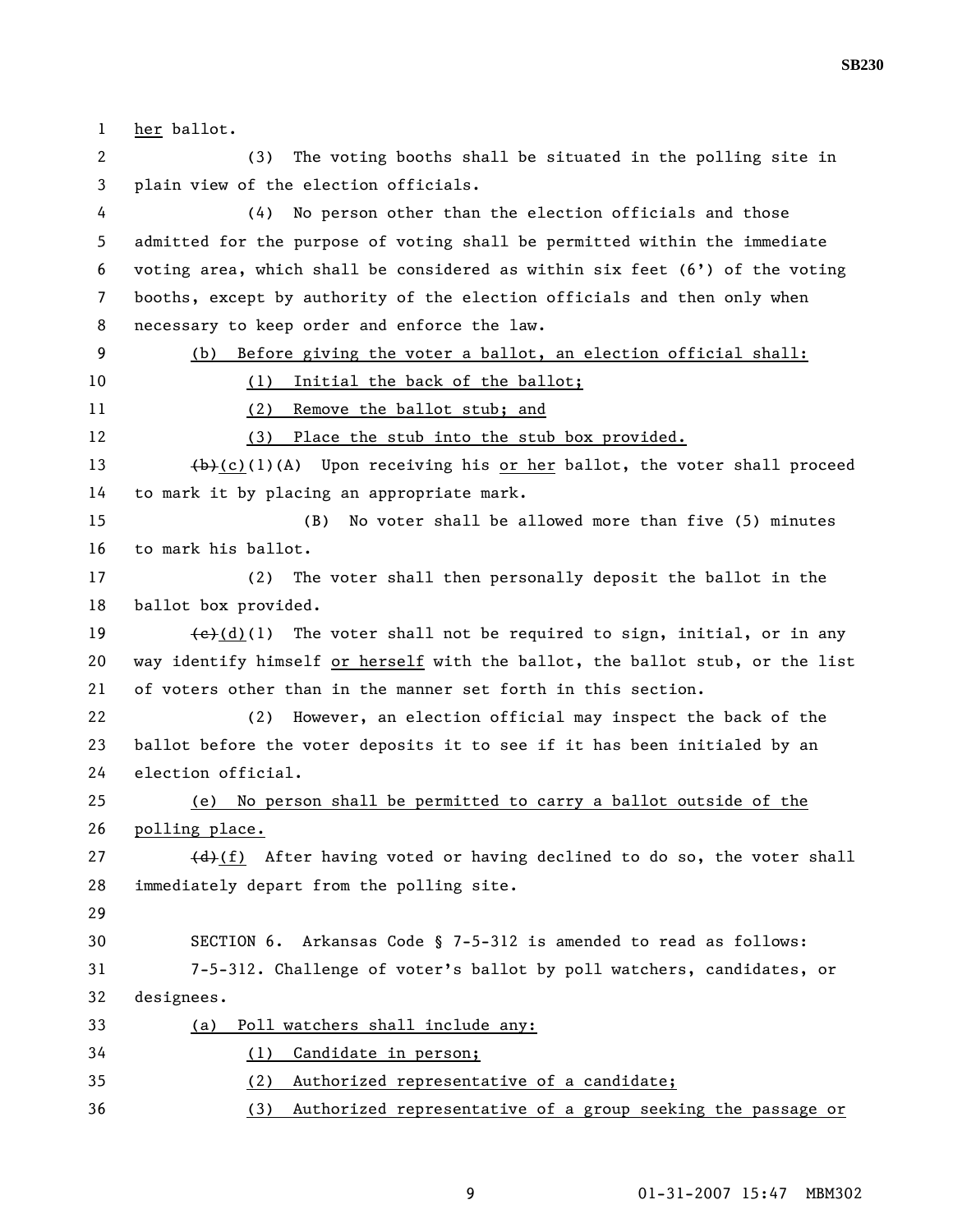- 
- 1 defeat of a measure on the ballot; and

2 (4) Authorized representative of a political party with a 3 candidate on the ballot.

 $4 \left(4\right)^{4}(b)$  Each candidate, group, or party may have, at any given time 5 during the election, including early voting: During the progress of any 6 election in this state, any candidate in person or by representative 7 designated in writing, any group seeking the passage or defeat of a measure 8 on the ballot by representative designated in writing, and any political 9 party with a candidate on the ballot by representative designated in writing 10 may:

11  $(A)+(1)$  Have only one One (1) authorized representative present 12 at any one (1) time at each location within a polling site where voters 13 identify themselves to election officials, so as to observe and ascertain the 14 identity of those persons presenting themselves to vote for the purpose of 15 challenging any voter who appears for the purpose of casting a ballot; and

16  $\left(\frac{B}{B}\right)(2)$  Have only one 0ne (1) authorized representative present 17 at any one (1) time at each location within the absentee ballot processing 18 site where absentee ballots are processed, so as to observe and ascertain the 19 identity of absentee voters for the purpose of challenging any absentee vote. 20 (c) In accordance with Arkansas Code §§ 7-5-316, 7-5-413, 7-5- 21 416, 7-5-527, and 7-5-615, a candidate in person or an authorized 22 representative of a candidate or political party may be present at a polling 23 site, central counting location, and absentee ballot counting location for 24 the purpose of witnessing the counting of ballots by election officials and 25 determining whether ballots are fairly and accurately counted.

26  $(2)$ (d) The document designating and authorizing a 27 representative of a candidate, designating a representative of a group 28 seeking the passage or defeat of a measure on the ballot, or designating and 29 a representative of a political party with a candidate on the ballot shall be 30 filed with the county clerk and a file-marked copy shall be presented by the 31 poll watcher to the election official  $a\text{E}$  immediately upon entering the 32 polling site, absentee ballot processing site, or counting location in the 33 following form: 34

35 POLL WATCHER AUTHORIZATION FORM

36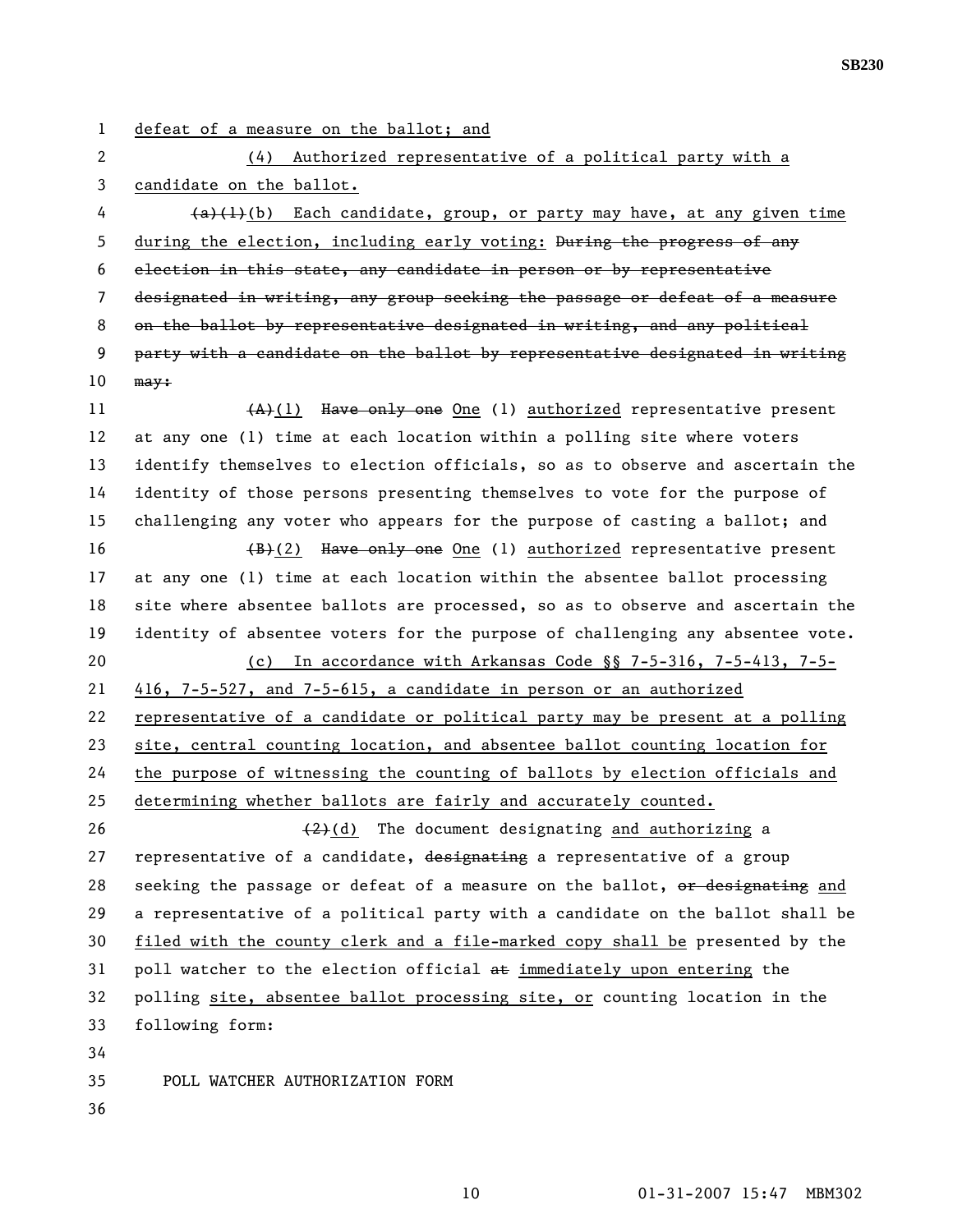| $\mathbf{1}$ | Representative of a Candidate                                                              |
|--------------|--------------------------------------------------------------------------------------------|
| 2            |                                                                                            |
| 3            | I, , state that I am a candidate for the office of                                         |
| 4            | in the  election. I further state                                                          |
| 5            | that I have designated  is designated by me as my                                          |
| 6            | authorized representative at the election for the purpose of Arkansas Gode §§              |
| 7            | $7-5-312$ , $7-5-316$ , $7-5-416$ , $7-5-417$ , and $7-5-615$ in precinet at polling sites |
| 8            | and absentee ballot processing sites  in                                                   |
| 9            | County, Arkansas to observe and ascertain the identity of                                  |
| 10           | persons presenting themselves to vote in person or by absentee for the                     |
| 11           | purpose of challenging any voter in accordance with Arkansas Code §§ 7-5-312,              |
| 12           | 7-5-416, and 7-5-417. I further state that I have designated and authorized                |
| 13           | my representative named above to be present at the ballot counting locations               |
| 14           | at  in  County, Arkansas for the purpose of witnessing the                                 |
| 15           | counting of ballots by election officials and determining whether ballots are              |
| 16           | fairly and accurately counted in accordance with Arkansas Code §§ 7-5-312, 7-              |
| 17           | $5-316$ , 7-5-413, 7-5-416, 7-5-527, and 7-5-615.                                          |
| 18           |                                                                                            |
| 19           | Representative of a Group                                                                  |
| 20           |                                                                                            |
| 21           | I, , state that I represent the                                                            |
| 22           | group which is seeking passage/defeat (circle one) of the ballot measure                   |
| 23           | entitled  on the ballot in the  election                                                   |
| 24           | at polling sites  and absentee ballot processing sites                                     |
| 25           | in  County, Arkansas, to observe and ascertain                                             |
| 26           | the identity of persons presenting themselves to vote in person or by                      |
| 27           | absentee for the purpose of challenging any voter in accordance with Arkansas              |
| 28           | Code §§ 7-5-312, 7-5-416, and 7-5-417 in precinct  in                                      |
| 29           | County, Arkansas.                                                                          |
| 30           |                                                                                            |
| 31           | Representative of a Party                                                                  |
| 32           |                                                                                            |
| 33           | , state that I am the chairman or secretary of the<br>Ι,                                   |
| 34           | state/county (circle one) committee for the  party with                                    |
| 35           | candidates on the ballot in the  election. I further state                                 |
| 36           | that I have designated  is designated by me as a an                                        |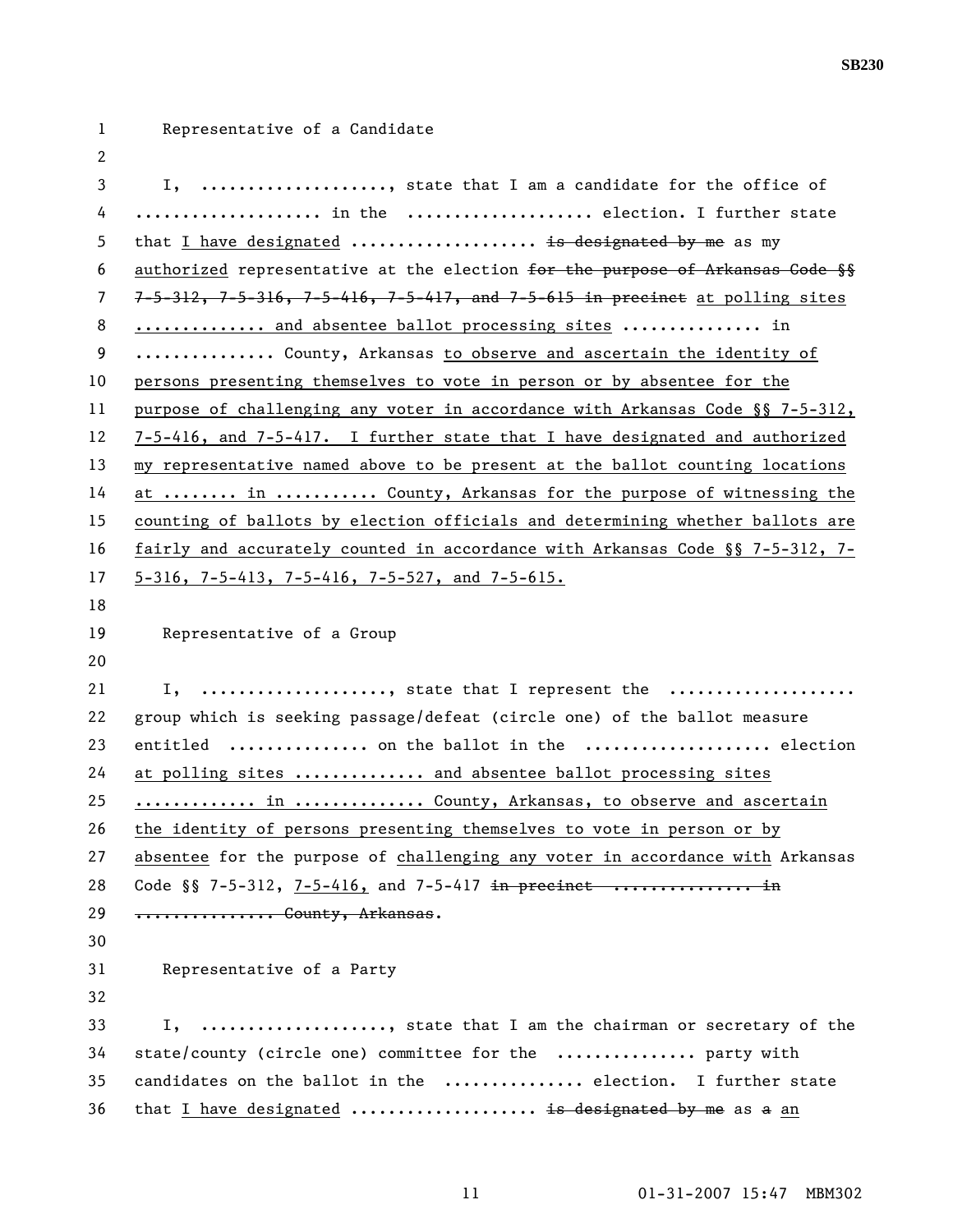| 1              | authorized party representative at the election for the purpose of Arkansas       |
|----------------|-----------------------------------------------------------------------------------|
| 2              | Gode $\frac{1}{3}$ 7-5-312, 7-5-316, 7-5-416, 7-5-417, and 7-5-615 in precinct at |
| 3              | polling sites  and absentee ballot processing sites                               |
| 4              | in  County, Arkansas, to observe and ascertain                                    |
| 5              | the identity of persons presenting themselves to vote in person or by             |
| 6              | absentee for the purpose of challenging any voter in accordance with Arkansas     |
| $\overline{7}$ | Code $\S$ 7-5-312, 7-5-416, and 7-5-417. I further state that I have              |
| 8              | designated and authorized my representative named above to be present at the      |
| 9              | ballot counting locations at  in  County,                                         |
| 10             | Arkansas, for the purpose of witnessing the counting of ballots by election       |
| 11             | officials and determining whether ballots are fairly and accurately counted       |
| 12             | in accordance with Arkansas Code §§ 7-5-312, 7-5-316, 7-5-413, 7-5-416, 7-5-      |
| 13             | $527$ , and $7-5-615$ .                                                           |
| 14             |                                                                                   |
| 15             | .                                                                                 |
| 16             |                                                                                   |
| 17             | Signature of Candidate, Group Representative, or Chairman/Secretary of the        |
| 18             | State/County Committee                                                            |
| 19             |                                                                                   |
| 20             | Acknowledged before me this  day of , 20                                          |
| 21             |                                                                                   |
| 22             | Notary Public:  My Commission Expires:                                            |
| 23             |                                                                                   |
| 24             | I do hereby state that I am familiar with the rights and responsibilities         |
| 25             | of a poll watcher as outlined on the back of the poll watcher authorization       |
| 26             | form and will in good faith comply with the provisions of same.                   |
| 27             |                                                                                   |
| 28             |                                                                                   |
| 29             |                                                                                   |
| 30             | Signature of the Poll Watcher                                                     |
| 31             |                                                                                   |
| 32             | Acknowledged before me this  day of , 20                                          |
| 33             |                                                                                   |
| 34             | Notary Public:  My Commission Expires:                                            |
| 35             |                                                                                   |
| 36             | I do hereby acknowledge filing the this poll watcher authorization form           |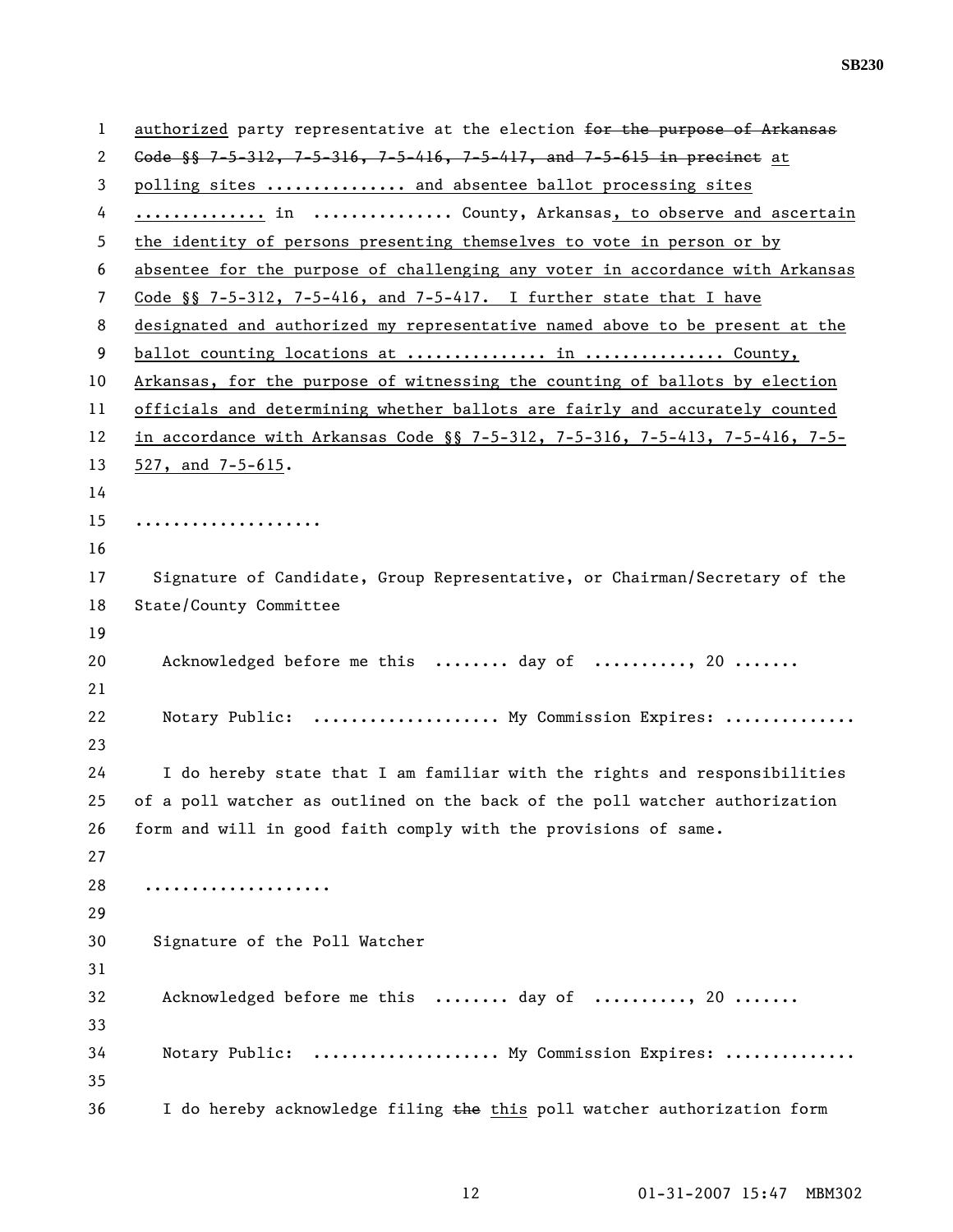1 with the county clerk's office. 2 3 .................... 4 5 Signature of County Clerk 6  $(3)$  (e) The poll Poll watcher rights and responsibilities shall 7 be printed on the back of the poll watcher authorization form as follows 8 document in the following form: 9 10 POLL WATCHER RIGHTS AND RESPONSIBILITIES 11 12 **A poll watcher may be:** 13  $14 - * A$  candidate in person or by representative designated by a candidate; 15  $16 \t-\star A$  representative designated by any group seeking passage or defeat of a 17 measure on the ballot; or 18 19  $\rightarrow$  A representative of a party with a candidate on the ballot. 20 21 Official recognition of poll watchers: 22 23  $*$  Only one (1) poll watcher per candidate, group, or party at any one (1) 24 time may be officially recognized as a poll watcher at each location within a 25 polling site where voters identify themselves to election officials; 26 27  $*$  Only one (1) poll watcher per candidate, group, or party at any one (1) 28 time may be officially recognized as a poll watcher at each location within 29 the absentee ballot processing site where absentee ballots are processed; 30  $31$  \* Only one (1) poll watcher per candidate or party at any one (1) time may 32 be officially recognized as a poll watcher at the counting of the ballots; 33 and 34 35 \* Poll watchers must display a valid affidavit in the form of a "Poll 36 Watcher Authorization Form".

**SB230**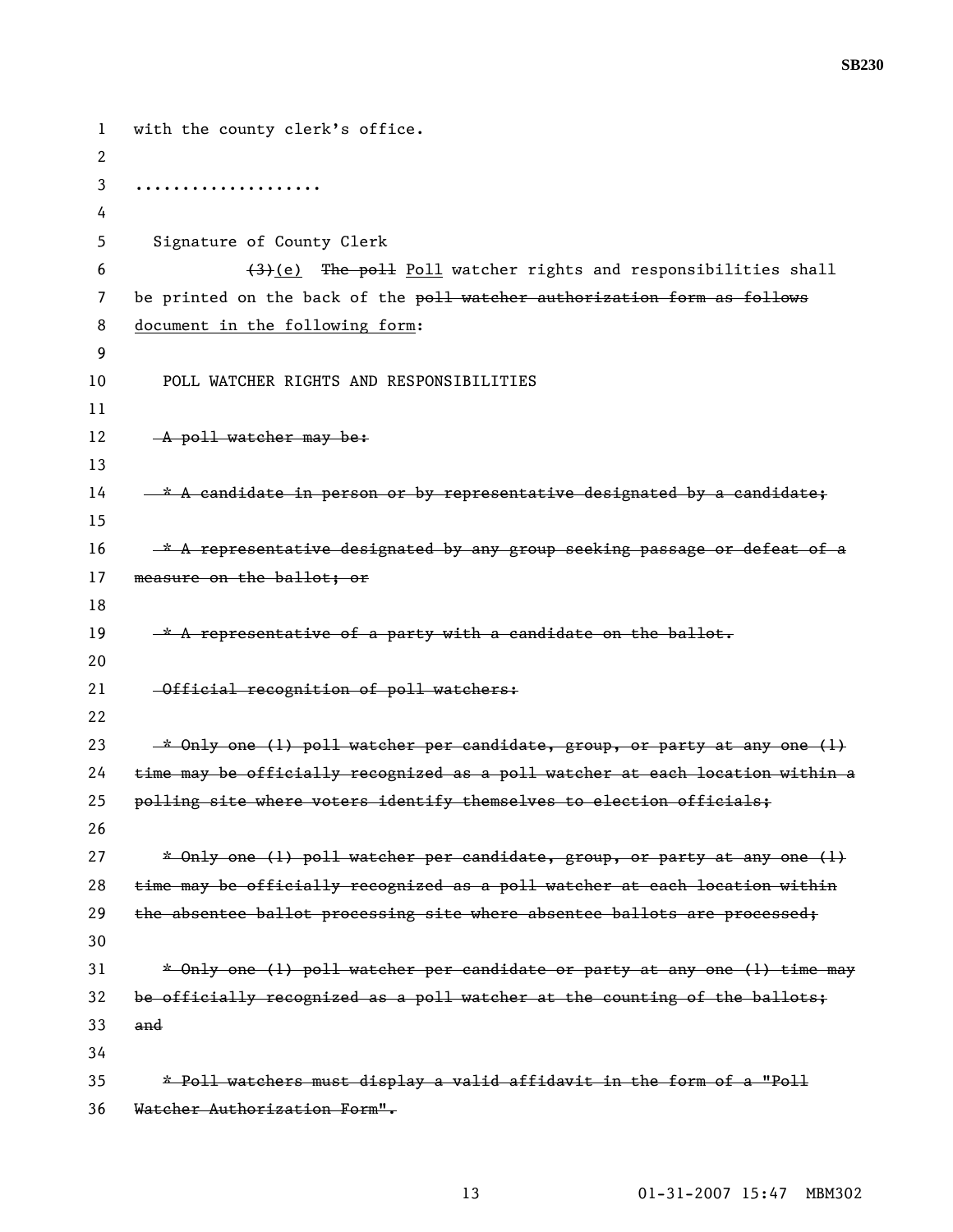| 1  |                                                                                  |
|----|----------------------------------------------------------------------------------|
| 2  | -Poll watchers may:                                                              |
| 3  |                                                                                  |
| 4  | * Observe the election officials:                                                |
| 5  |                                                                                  |
| 6  | * Stand close enough to the precinct voter registration lists so as to           |
| 7  | hear the voter's name and observe the voter's signature;                         |
| 8  |                                                                                  |
| 9  | * Compile lists of persons voting;                                               |
| 10 |                                                                                  |
| 11 | * Challenge ballots upon notification to an election official before the         |
| 12 | ballot is issued to the voter and upon completing a "Challenged Ballot Form";    |
| 13 |                                                                                  |
| 14 | * Call to the attention of the election sheriff any occurrence believed to       |
| 15 | be an irregularity or violation of election law. The poll watcher may not        |
| 16 | discuss the occurrence unless the election sheriff invites the discussion;       |
| 17 | and                                                                              |
| 18 |                                                                                  |
| 19 | * Be present at the opening, processing, and canvassing of absentee              |
| 20 | ballots for the purpose of challenging the vote in the manner provided by law    |
| 21 | for personal voting challenges.                                                  |
| 22 |                                                                                  |
| 23 | Poll watchers representing a candidate or political party may:                   |
| 24 |                                                                                  |
| 25 | <u>* Remain at the polling site after the poll closes if ballots are counted</u> |
| 26 | at the poll, be present at the counting of votes by electronic tabulation        |
| 27 | equipment at a centralized location, and be present at the counting of           |
| 28 | absentee ballots for the purpose of witnessing the counting of ballots by        |
| 29 | election officials; and                                                          |
| 30 |                                                                                  |
| 31 | * Upon request made to an election official, inspect any or all ballots at       |
| 32 | the time the ballots are being counted.                                          |
| 33 |                                                                                  |
| 34 | -Poll watchers may not:                                                          |
| 35 |                                                                                  |
| 36 | -* Be within six feet (6') of any voting machine or booth used by voters to      |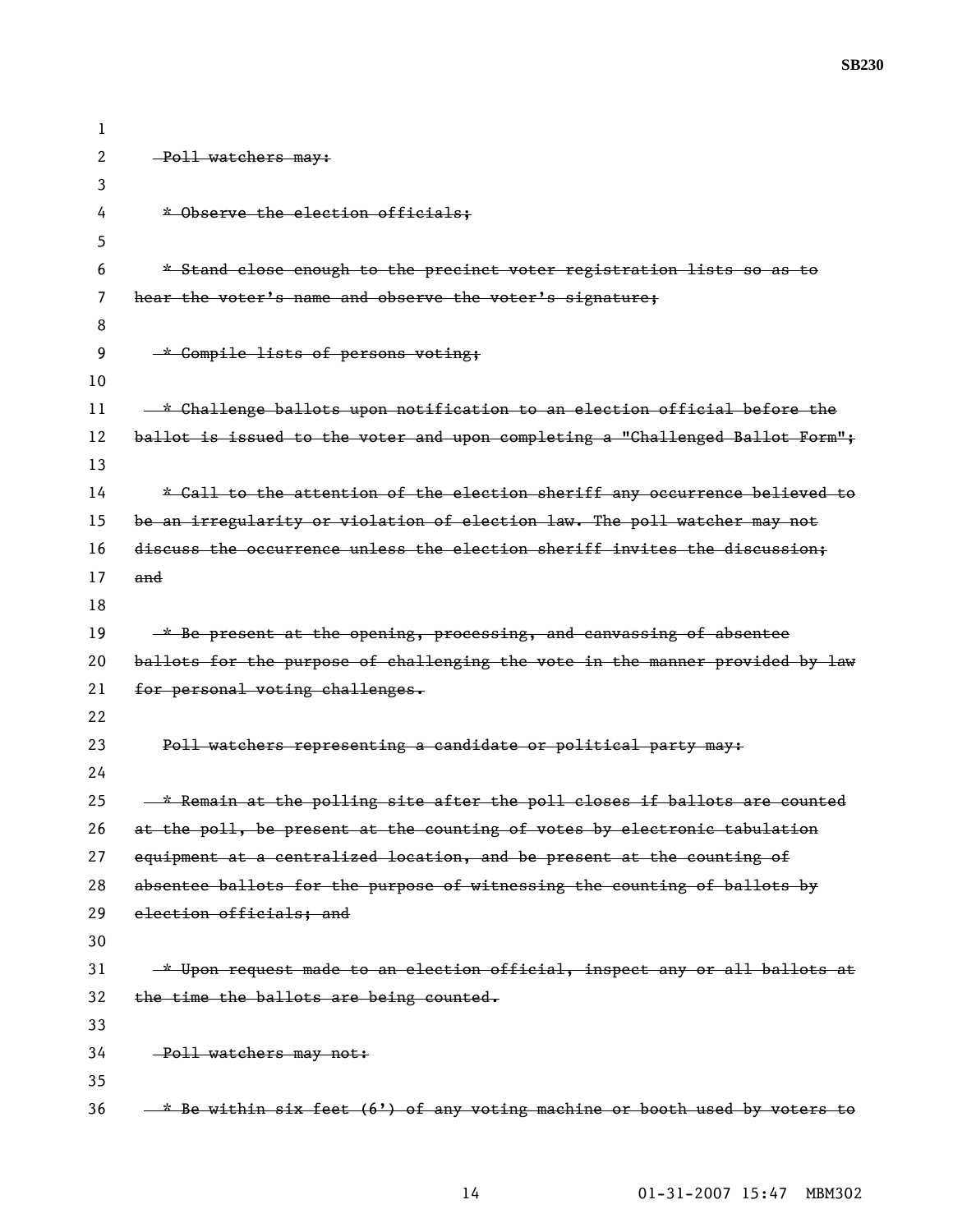| 1  | east their ballot;                                                          |
|----|-----------------------------------------------------------------------------|
| 2  |                                                                             |
| 3  | * Electioneer inside the polling site or within one hundred feet (100') of  |
| 4  | the primary exterior entrance used by voters to the building containing the |
| 5  | polling site;                                                               |
| 6  |                                                                             |
| 7  | -* Speak to any voter or in any way attempt to influence a voter inside the |
| 8  | polling site or within one hundred feet (100') of the primary exterior      |
| 9  | entrance used by voters to the building containing the polling site; or     |
| 10 |                                                                             |
| 11 | * Disrupt the orderly conduct of the election.                              |
| 12 |                                                                             |
| 13 | A poll watcher may be:                                                      |
| 14 | (1) A candidate in person;                                                  |
| 15 | (2) An authorized representative of a candidate;                            |
| 16 | (3) An authorized representative of a group seeking the passage or          |
| 17 | defeat of a measure on the ballot; or                                       |
| 18 | $(4)$ An authorized representative of a party with a candidate on the       |
| 19 | ballot.                                                                     |
| 20 |                                                                             |
| 21 | Official recognition of poll watchers:                                      |
| 22 | (1) Only one (1) authorized poll watcher per candidate, group, or party     |
| 23 | at any one (1) given time may be officially recognized as a poll watcher at |
| 24 | each location within a polling site where voters identify themselves to     |
| 25 | election officials;                                                         |
| 26 | (2) Only one (1) authorized poll watcher per candidate, group, or party     |
| 27 | at any one (1) given time may be officially recognized as a poll watcher at |
| 28 | each location within the absentee ballot processing site where absentee     |
| 29 | ballots are processed; and                                                  |
| 30 | (3) Only one (1) authorized poll watcher per candidate or party at any      |
| 31 | one (1) given time may be officially recognized as a poll watcher at the    |
| 32 | counting of the ballots.                                                    |
| 33 |                                                                             |
| 34 | Poll watcher credentials:                                                   |
| 35 | (1) Except for candidates in person, poll watchers must present a valid     |
| 36 | affidavit in the form of a "Poll Watcher Authorization Form" to an election |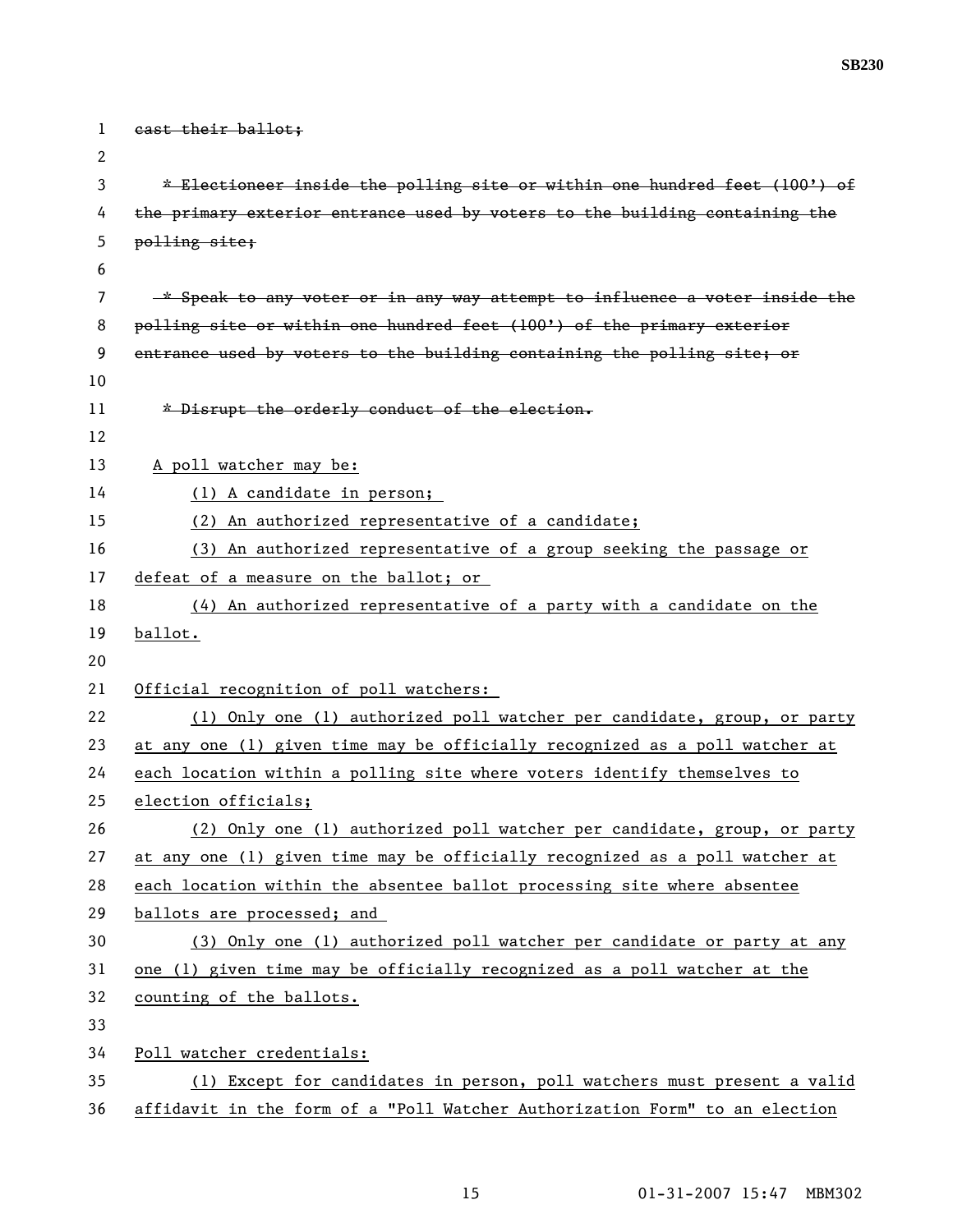| 1  | official immediately upon entering the polling or counting location.          |
|----|-------------------------------------------------------------------------------|
| 2  | (2) Candidates in person are not required to present a "Poll Watcher          |
| 3  | Authorization Form'" but must present some form of identification to an       |
| 4  | election official immediately upon entering the polling or counting location  |
| 5  | for the purpose of confirming the poll watcher as a candidate on the ballot.  |
| 6  |                                                                               |
| 7  | Poll watchers may:                                                            |
| 8  | (1) Observe the election officials;                                           |
| 9  | (2) Stand close enough to the precinct voter registration lists so as         |
| 10 | to hear the voter's name and observe the voter's signature;                   |
| 11 | (3) Compile lists of persons voting;                                          |
| 12 | (4) Challenge ballots upon notification to an election official before        |
| 13 | the voter signs the precinct voter registration list and upon completing a    |
| 14 | "Challenged Ballot Form";                                                     |
| 15 | (5) Call to the attention of the election sheriff any occurrence              |
| 16 | believed to be an irregularity or violation of election law. The poll watcher |
| 17 | may not discuss the occurrence unless the election sheriff invites the        |
| 18 | discussion; and                                                               |
| 19 | (6) Be present at the opening, processing, and canvassing of absentee         |
| 20 | ballots for the purpose of challenging absentee votes in the manner provided  |
| 21 | by law for personal voting challenges.                                        |
| 22 |                                                                               |
| 23 | Poll watchers representing a candidate or political party may:                |
| 24 | (1) Remain at the polling site after the poll closes if ballots are           |
| 25 | counted at the poll;                                                          |
| 26 | (2) Be present at the counting of votes by hand or by an electronic           |
| 27 | vote tabulating device at a central location;                                 |
| 28 | (3) Be present at the counting of absentee ballots for the purpose of         |
| 29 | witnessing the counting of ballots by election officials and determining      |
| 30 | whether ballots are fairly and accurately counted; and                        |
| 31 | (4) Upon request made to an election official, inspect any or all             |
| 32 | ballots at the time the ballots are being counted.                            |
| 33 |                                                                               |
| 34 | Poll watchers may not:                                                        |
| 35 | (1) Be within six feet $(6')$ of any voting machine or booth used by          |
| 36 | voters to cast their ballot;                                                  |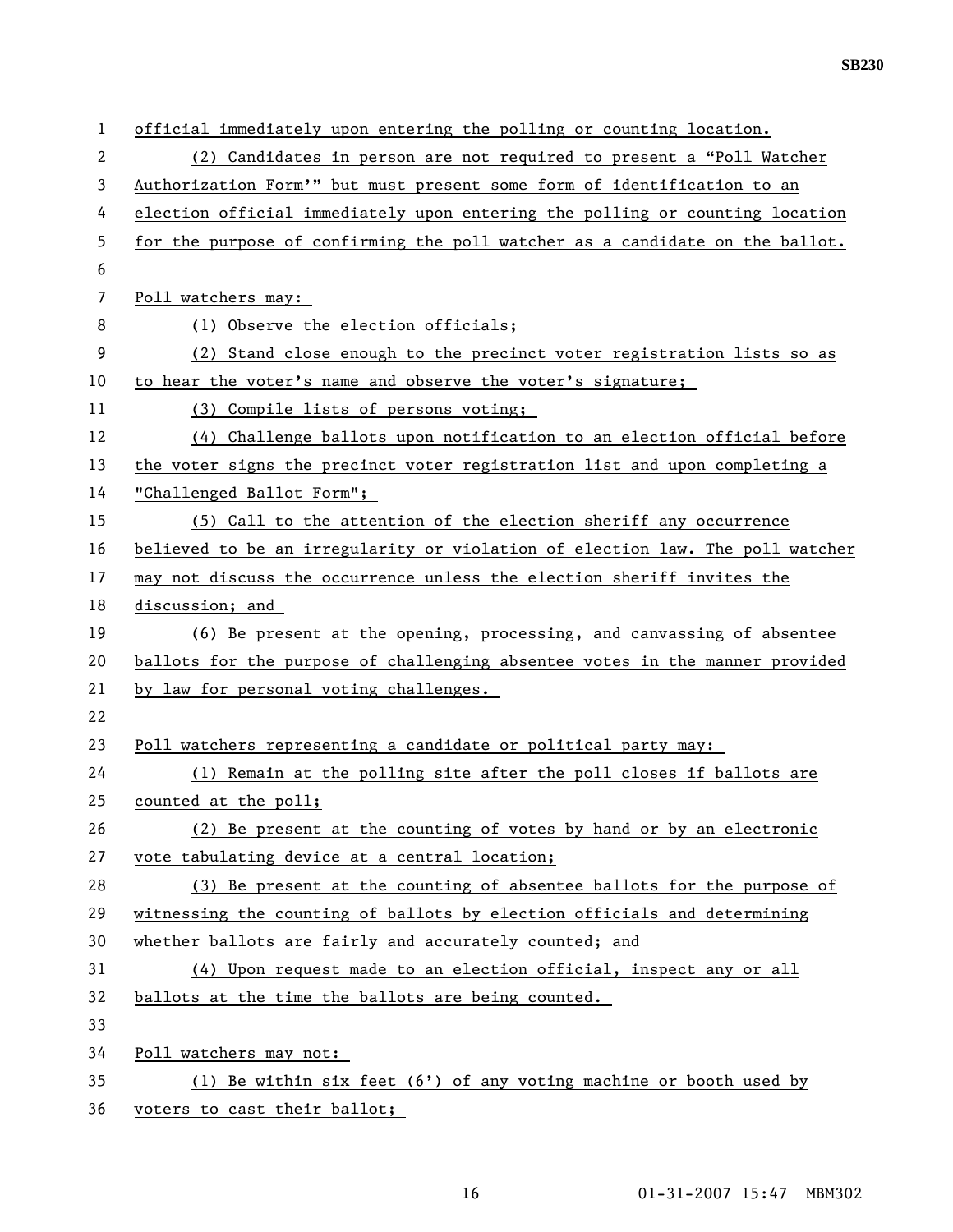| 1  | (2) Electioneer inside the polling site or within one hundred feet            |
|----|-------------------------------------------------------------------------------|
| 2  | (100') of the primary exterior entrance used by voters to the building        |
| 3  | containing the polling site;                                                  |
| 4  | (3) Speak to any voter or in any way attempt to influence a voter             |
| 5  | inside the polling site or within one hundred feet (100') of the primary      |
| 6  | exterior entrance used by voters to the building containing the polling site; |
| 7  | or                                                                            |
| 8  | (4) Disrupt the orderly conduct of the election.                              |
| 9  |                                                                               |
| 10 | (f) Poll watcher rights and responsibilities shall be posted in plain         |
| 11 | view at each polling site, absentee ballot processing site, and counting      |
| 12 | site.                                                                         |
| 13 | $(b)$ (g)(l) When the ballot of any voter is thus challenged, it shall be     |
| 14 | treated as a provisional ballot. It shall be the duty of the election         |
| 15 | officials in the election precinct to make and retain a list of the names of  |
| 16 | all persons voting a provisional ballot. The following procedure shall be     |
| 17 | followed:                                                                     |
| 18 | (A) The voter shall mark his or her ballot:                                   |
| 19 | (B) The voter shall place the ballot in a single                              |
| 20 | provisional ballot envelope and seal the envelope; and                        |
| 21 | (C) The voter shall place the sealed provisional ballot                       |
| 22 | envelope and challenge form in a provisional voter envelope.                  |
| 23 | The poll watcher shall notify an election official of the<br>(2)              |
| 24 | challenge before the voter signs the precinct voter registration list.        |
| 25 | The poll watcher shall complete a challenged voter form.<br>(3)               |
| 26 | The election official shall inform the voter that his or her<br>(4)           |
| 27 | ballot is being challenged.                                                   |
| 28 | The procedures for casting a provisional ballot under $\S$ 7-5-<br>(5)        |
| 29 | 308 shall be followed.                                                        |
| 30 | (2) All provisional ballots shall be preserved, secured, and                  |
| 31 | separated from the remaining ballots to the end that the right of any person  |
| 32 | to vote may be determined later by the county board of election commissioners |
| 33 | or the court in which an election contest may thereafter be filed.            |
| 34 | $(e)(1)$ Prior to certification of the results of the election, the           |
| 35 | county board shall determine whether the provisional ballots are valid.       |
| 36 | (2) If, upon examination of any provisional ballots, the county               |